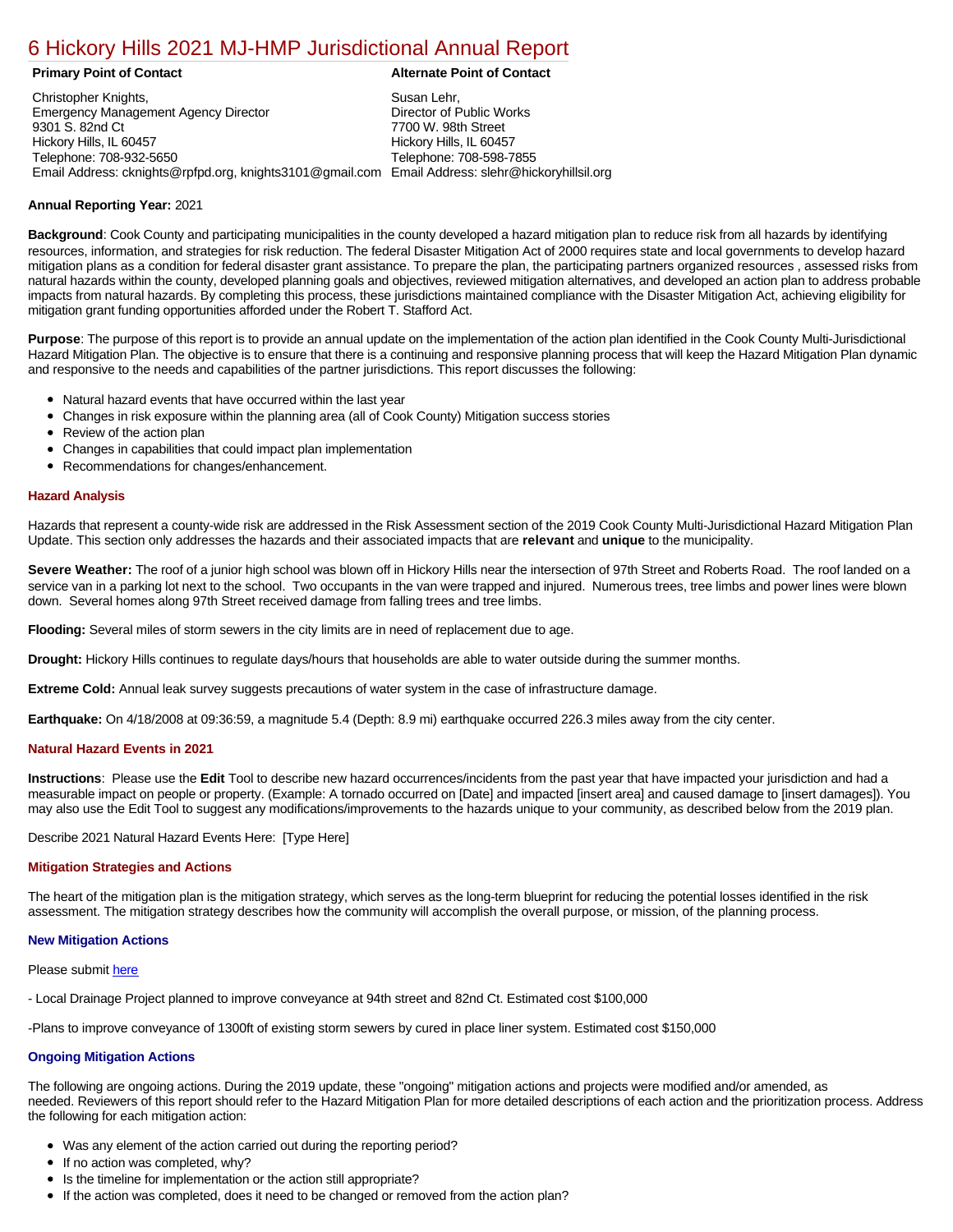| TABLE: HAZARD MITIGATION ACTION PLAN MATRIX                                                                                                                                                                             |             |             |                                                                                                                                             |                                 |                                                       |                          |                                                            |                                                            |  |  |  |  |
|-------------------------------------------------------------------------------------------------------------------------------------------------------------------------------------------------------------------------|-------------|-------------|---------------------------------------------------------------------------------------------------------------------------------------------|---------------------------------|-------------------------------------------------------|--------------------------|------------------------------------------------------------|------------------------------------------------------------|--|--|--|--|
| <b>Completion status legend:</b><br>O = Action Ongoing toward Completion<br>$N = New$<br>$R =$ Want Removed from Annex<br>$C = Project Completed$<br>$X = No$ Action Taken                                              |             |             |                                                                                                                                             |                                 |                                                       |                          |                                                            |                                                            |  |  |  |  |
| 2021 Status                                                                                                                                                                                                             | 2020 Status | 2019 Status | <b>Hazards Mitigated</b>                                                                                                                    | <b>Objectives</b><br>Met        | Lead<br><b>Agencies</b>                               | <b>Estimated</b><br>Cost | Sources of<br><b>Funding</b>                               | <b>Timeline/Projected</b><br><b>Completion Date</b><br>(a) |  |  |  |  |
| Action H5.1—Continue to service and upgrade the severe weather alert system that is currently in place within the city limits.                                                                                          |             |             |                                                                                                                                             |                                 |                                                       |                          |                                                            |                                                            |  |  |  |  |
| <b>Status Description:</b>                                                                                                                                                                                              |             |             |                                                                                                                                             |                                 |                                                       |                          |                                                            |                                                            |  |  |  |  |
| $\circ$                                                                                                                                                                                                                 |             | Ongoing     | Severe Weather                                                                                                                              | 5,6                             | Emergency<br>Management<br>Agency (EMA)               | Medium                   | <b>EMA, Grants</b>                                         | Ongoing                                                    |  |  |  |  |
| Action H5.2—Continue to review and change as needed the Emergency Operations Guide so that it fits the needs of the city.                                                                                               |             |             |                                                                                                                                             |                                 |                                                       |                          |                                                            |                                                            |  |  |  |  |
| <b>Status Description:</b>                                                                                                                                                                                              |             |             |                                                                                                                                             |                                 |                                                       |                          |                                                            |                                                            |  |  |  |  |
| O                                                                                                                                                                                                                       |             | Ongoing     | All                                                                                                                                         | 1, 8                            | EMA, Police,<br>Fire Dept.,<br><b>Public Works</b>    | Low                      | <b>EMA</b>                                                 | Ongoing                                                    |  |  |  |  |
| Action H5.3—Improve Storm water management by increasing the size of the retention ponds within the city limits that would also help surrounding<br>communities. (This plan sent to FEMA on 09-20-2013.)                |             |             |                                                                                                                                             |                                 |                                                       |                          |                                                            |                                                            |  |  |  |  |
| <b>Status Description:</b>                                                                                                                                                                                              |             |             |                                                                                                                                             |                                 |                                                       |                          |                                                            |                                                            |  |  |  |  |
| $\circ$                                                                                                                                                                                                                 |             | Ongoing     | Flooding                                                                                                                                    | 3, 9                            | Public works                                          | High                     | IDNR, MWRD,<br><b>FEMA</b>                                 | Long-term                                                  |  |  |  |  |
|                                                                                                                                                                                                                         |             |             | Action H5.4—Have all new subdivisions constructed in the area bury the service lines to the home to prevent loss of services during storms. |                                 |                                                       |                          |                                                            |                                                            |  |  |  |  |
| <b>Status Description:</b>                                                                                                                                                                                              |             |             |                                                                                                                                             |                                 |                                                       |                          |                                                            |                                                            |  |  |  |  |
| O                                                                                                                                                                                                                       |             | Ongoing     | Severe Weather                                                                                                                              | 3, 10                           | <b>Building</b><br>Department                         | Low                      | <b>General Fund</b>                                        | Ongoing                                                    |  |  |  |  |
|                                                                                                                                                                                                                         |             |             | Action H5.5—Consider participation in the Community Rating System (CRS).                                                                    |                                 |                                                       |                          |                                                            |                                                            |  |  |  |  |
| <b>Status Description:</b>                                                                                                                                                                                              |             |             |                                                                                                                                             |                                 |                                                       |                          |                                                            |                                                            |  |  |  |  |
| O                                                                                                                                                                                                                       |             | Ongoing     | Flood                                                                                                                                       | 3, 4, 5, 6, 7, 9,<br>10, 11, 13 | Public Works,<br><b>Building</b><br>Department        | Low                      | <b>General Fund</b>                                        | Short-Term                                                 |  |  |  |  |
| Action H5.6—Where appropriate, support retrofitting, purchase, or relocation of structures in hazard-prone areas to prevent future structure damage. Give<br>priority to properties with exposure to repetitive losses. |             |             |                                                                                                                                             |                                 |                                                       |                          |                                                            |                                                            |  |  |  |  |
| <b>Status Description:</b>                                                                                                                                                                                              |             |             |                                                                                                                                             |                                 |                                                       |                          |                                                            |                                                            |  |  |  |  |
| O                                                                                                                                                                                                                       |             | Ongoing     | All                                                                                                                                         | 7, 3                            | <b>Building</b><br>Department,<br><b>Public Works</b> | High                     | FEMA Hazard<br>Mitigation<br><b>Grants General</b><br>Fund | Long-term<br>(depending on<br>funding)                     |  |  |  |  |
| Action H5.7—Continue with partnerships among all levels of local government, the private sector and/or nongovernmental organizations to improve and<br>implement methods to protect people and property.                |             |             |                                                                                                                                             |                                 |                                                       |                          |                                                            |                                                            |  |  |  |  |
| <b>Status Description:</b>                                                                                                                                                                                              |             |             |                                                                                                                                             |                                 |                                                       |                          |                                                            |                                                            |  |  |  |  |
| O                                                                                                                                                                                                                       |             | Ongoing     | All                                                                                                                                         | 8, 13                           | City of Hickory<br><b>Hills</b>                       | Low                      | <b>General Fund</b>                                        | Ongoing                                                    |  |  |  |  |
|                                                                                                                                                                                                                         |             |             | Action H5.8-Continue to regulate the days/hours that households are able to water outside during the summer months.                         |                                 |                                                       |                          |                                                            |                                                            |  |  |  |  |
| <b>Status Description:</b>                                                                                                                                                                                              |             |             |                                                                                                                                             |                                 |                                                       |                          |                                                            |                                                            |  |  |  |  |
| $\mathsf O$                                                                                                                                                                                                             |             | Ongoing     | Drought                                                                                                                                     | 3, 13                           | Public Works,<br>Fire<br>Department                   | Low                      | <b>General Fund</b>                                        | Ongoing                                                    |  |  |  |  |
| Action H5.9-Continue to support the countywide actions identified in this plan.                                                                                                                                         |             |             |                                                                                                                                             |                                 |                                                       |                          |                                                            |                                                            |  |  |  |  |
| <b>Status Description:</b>                                                                                                                                                                                              |             |             |                                                                                                                                             |                                 |                                                       |                          |                                                            |                                                            |  |  |  |  |
| $\mathsf O$                                                                                                                                                                                                             |             | Ongoing     | All                                                                                                                                         | All                             | City of Hickory<br><b>Hills</b>                       | Low                      | <b>General Fund</b>                                        | Short and Long-term                                        |  |  |  |  |
|                                                                                                                                                                                                                         |             |             | Action H5.10—Actively participate in the plan maintenance strategy identified in this plan.                                                 |                                 |                                                       |                          |                                                            |                                                            |  |  |  |  |
| <b>Status Description:</b>                                                                                                                                                                                              |             |             |                                                                                                                                             |                                 |                                                       |                          |                                                            |                                                            |  |  |  |  |